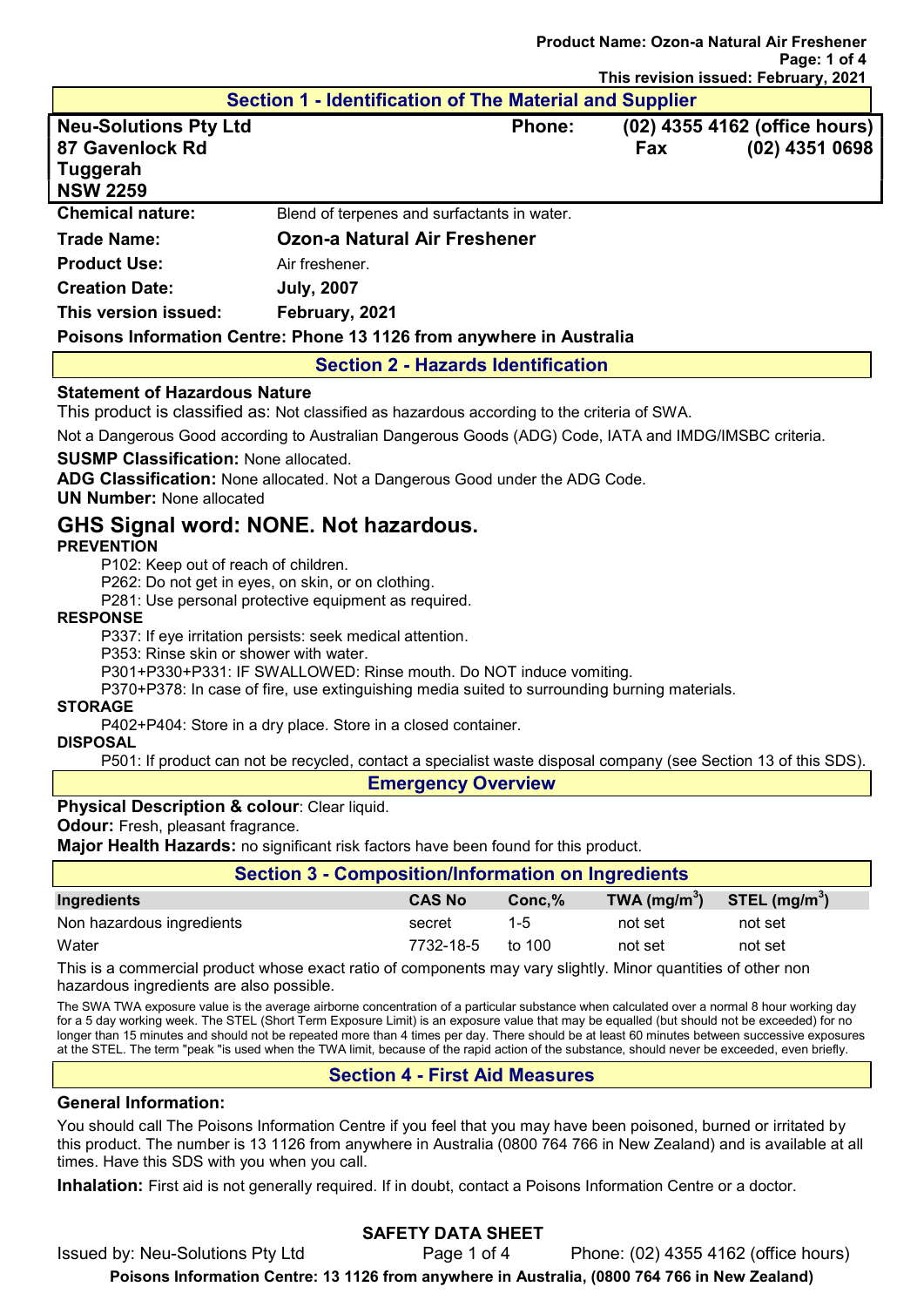#### Product Name: Ozon-a Natural Air Freshener Page: 2 of 4 This revision issued: February, 2021

Skin Contact: Irritation is unlikely. However, if irritation does occur, flush with lukewarm, gently flowing water for 5 minutes or until chemical is removed.

Eye Contact: No effects expected. If irritation does occur, flush contaminated eye(s) with lukewarm, gently flowing water for 5 minutes or until the product is removed. Obtain medical advice if irritation becomes painful or lasts more than a few minutes. Take special care if exposed person is wearing contact lenses.

Ingestion: If product is swallowed or gets in mouth, do NOT induce vomiting; wash mouth with water and give some water to drink. If symptoms develop, or if in doubt contact a Poisons Information Centre or a doctor.

# Section 5 - Fire Fighting Measures

Fire and Explosion Hazards: There is no risk of an explosion from this product under normal circumstances if it is involved in a fire.

Only small quantities of decomposition products are expected from this products at temperatures normally achieved in a fire. This will only occur after heating to dryness.

Fire decomposition products from this product are not expected to be hazardous or harmful.

Extinguishing Media: Not Combustible. Use extinguishing media suited to burning materials.

Fire Fighting: If a significant quantity of this product is involved in a fire, call the fire brigade.

| Flash point:                     | Does not burn.                  |
|----------------------------------|---------------------------------|
| <b>Upper Flammability Limit:</b> | Does not burn.                  |
| <b>Lower Flammability Limit:</b> | Does not burn.                  |
| <b>Autoignition temperature:</b> | Not applicable - does not burn. |
| <b>Flammability Class:</b>       | Does not burn.                  |

## Section 6 - Accidental Release Measures

Accidental release: Minor spills do not normally need any special cleanup measures. In the event of a major spill, prevent spillage from entering drains or water courses. As a minimum, wear overalls, goggles and gloves. Suitable materials for protective clothing include rubber, PVC. Eye/face protective equipment should comprise as a minimum, protective glasses and, preferably, goggles. If there is a significant chance that vapours or mists are likely to build up in the cleanup area, we recommend that you use a respirator. Usually, no respirator is necessary when using this product. However, if you have any doubts consult the Australian Standard mentioned below (section 8). Stop leak if safe to do so, and contain spill. Absorb onto sand, vermiculite or other suitable absorbent material. If spill is too large or if absorbent material is not available, try to create a dike to stop material spreading or going into drains or waterways. Sweep up and shovel or collect recoverable product into labelled containers for recycling or salvage, and dispose of promptly. Can be slippery on floors, especially when wet. Recycle containers wherever possible after careful cleaning. After spills, wash area preventing runoff from entering drains. If a significant quantity of material enters drains, advise emergency services. This material may be suitable for approved landfill. Ensure legality of disposal by consulting regulations prior to disposal. Thoroughly launder protective clothing before storage or re-use. Advise laundry of nature of contamination when sending contaminated clothing to laundry.

# Section 7 - Handling and Storage

Handling: Keep exposure to this product to a minimum, and minimise the quantities kept in work areas. Check Section 8 of this SDS for details of personal protective measures, and make sure that those measures are followed. The measures detailed below under "Storage" should be followed during handling in order to minimise risks to persons using the product in the workplace. Also, avoid contact or contamination of product with incompatible materials listed in Section 10.

Storage: Make sure that the product does not come into contact with substances listed under "Incompatibilities" in Section 10. Some liquid preparations settle or separate on standing and may require stirring before use. Check packaging - there may be further storage instructions on the label.

# Section 8 - Exposure Controls and Personal Protection

The following Australian Standards will provide general advice regarding safety clothing and equipment:

Respiratory equipment: AS/NZS 1715, Protective Gloves: AS 2161, Occupational Protective Clothing: AS/NZS 4501 set 2008, Industrial Eye Protection: AS1336 and AS/NZS 1337, Occupational Protective Footwear: AS/NZS2210.

### SWA Exposure Limits TWA (mg/m<sup>3</sup>)

 $\mathsf{STEL}\;(\mathsf{mg/m^3})$ 

Exposure limits have not been established by SWA for any of the significant ingredients in this product.

No special equipment is usually needed when occasionally handling small quantities. The following instructions are for bulk handling or where regular exposure in an occupational setting occurs without proper containment systems. **Ventilation:** No special ventilation requirements are normally necessary for this product. However make sure that the work environment remains clean and that vapours and mists are minimised.

Eye Protection: Eye protection is not normally necessary when this product is being used. However, if in doubt, wear suitable protective glasses or goggles.

# SAFETY DATA SHEET

Issued by: Neu-Solutions Pty Ltd Page 2 of 4 Phone: (02) 4355 4162 (office hours) Poisons Information Centre: 13 1126 from anywhere in Australia, (0800 764 766 in New Zealand)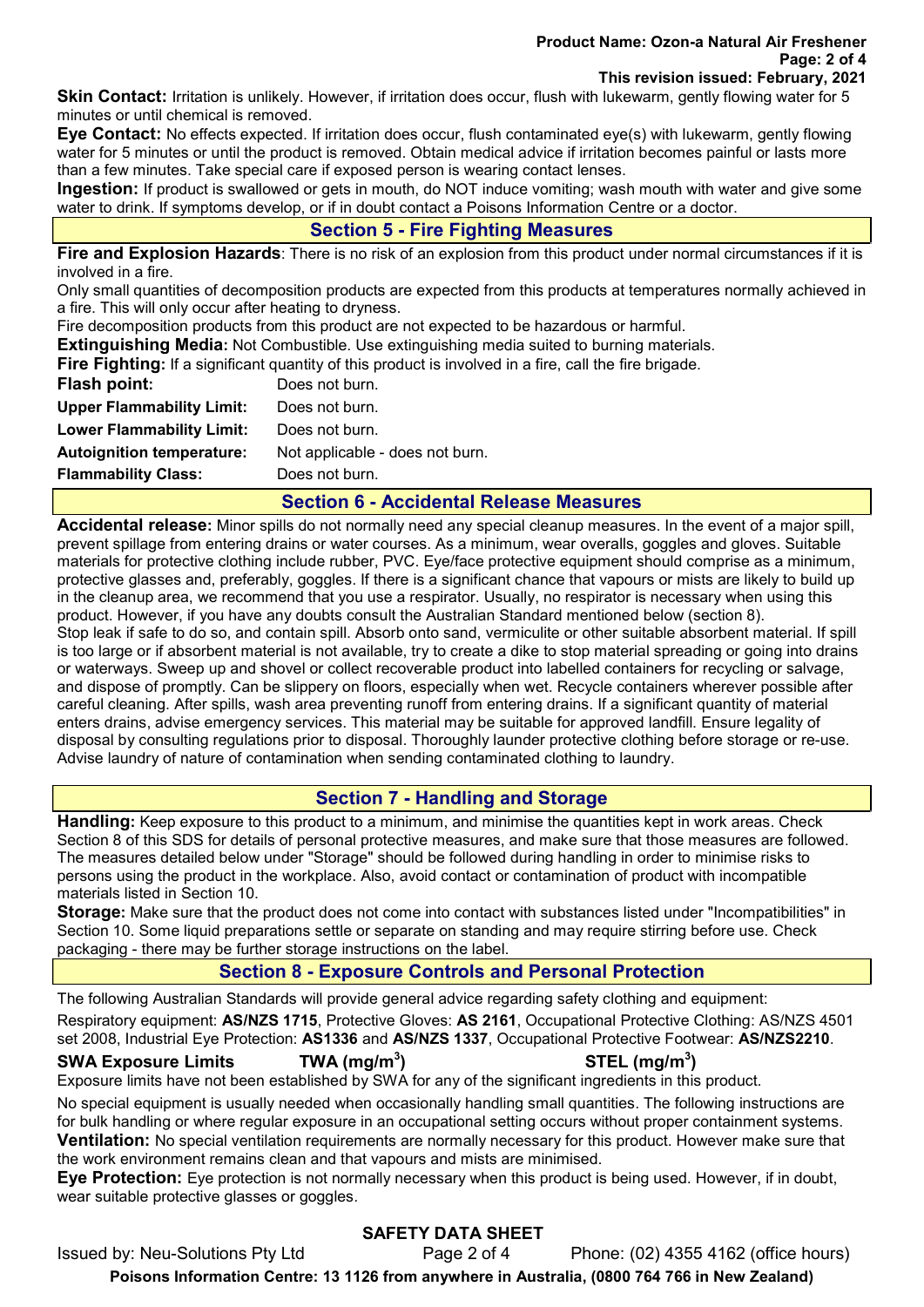#### Product Name: Ozon-a Natural Air Freshener Page: 3 of 4 This revision issued: February, 2021

Skin Protection: The information at hand indicates that this product is not harmful and that normally no special skin protection is necessary. However, we suggest that you routinely avoid contact with all chemical products and that you wear suitable gloves (preferably elbow-length) when skin contact is likely.

**Protective Material Types:** There is no specific recommendation for any particular protective material type. Respirator: Usually, no respirator is necessary when using this product. However, if you have any doubts consult the Australian Standard mentioned above.

| <b>Section 9 - Physical and Chemical Properties:</b> |                                           |  |  |  |
|------------------------------------------------------|-------------------------------------------|--|--|--|
| <b>Physical Description &amp; colour:</b>            | Clear liquid.                             |  |  |  |
| Odour:                                               | Fresh, pleasant fragrance.                |  |  |  |
| <b>Boiling Point:</b>                                | Approximately 100°C at 100kPa.            |  |  |  |
| <b>Freezing/Melting Point:</b>                       | Approximately 0°C.                        |  |  |  |
| <b>Volatiles:</b>                                    | Water component.                          |  |  |  |
| <b>Vapour Pressure:</b>                              | 2.37 kPa at 20°C (water vapour pressure). |  |  |  |
| <b>Vapour Density:</b>                               | No data.                                  |  |  |  |
| <b>Specific Gravity:</b>                             | 1.0 approx                                |  |  |  |
| <b>Water Solubility:</b>                             | Completely soluble in water.              |  |  |  |
| pH:                                                  | No data. Expected to be close to neutral. |  |  |  |
| <b>Volatility:</b>                                   | No data.                                  |  |  |  |
| <b>Odour Threshold:</b>                              | No data.                                  |  |  |  |
| <b>Evaporation Rate:</b>                             | No data.                                  |  |  |  |
| <b>Coeff Oil/water distribution:</b>                 | No data                                   |  |  |  |
| <b>Autoignition temp:</b>                            | Not applicable - does not burn.           |  |  |  |
| <b>Section 10 - Stability and Reactivity</b>         |                                           |  |  |  |

**Reactivity**: This product is unlikely to react or decompose under normal storage conditions. However, if you have any doubts, contact the supplier for advice on shelf life properties.

Conditions to Avoid: None known.

Incompatibilities: No particular Incompatibilities.

Fire Decomposition: Only small quantities of decomposition products are expected from this products at temperatures normally achieved in a fire. This will only occur after heating to dryness. Carbon dioxide, and if combustion is incomplete, carbon monoxide and smoke. Water. Carbon monoxide poisoning produces headache, weakness, nausea, dizziness, confusion, dimness of vision, disturbance of judgment, and unconsciousness followed by coma and death.

Polymerisation: This product will not undergo polymerisation reactions.

## Section 11 - Toxicological Information

# Local Effects:

**Target Organs:** There is no data to hand indicating any particular target organs.

# Classification of Hazardous Ingredients

Ingredient **Risk Phrases** 

No ingredient mentioned in the HSIS Database is present in this product at hazardous concentrations.

Potential Health Effects

## Inhalation:

Short term exposure: Available data indicates that this product is not harmful. In addition product is unlikely to cause any discomfort or irritation.

Long Term exposure: No data for health effects associated with long term inhalation.

## Skin Contact:

Short term exposure: Available data indicates that this product is not harmful. It should present no hazards in normal use. In addition product is unlikely to cause any discomfort in normal use.

Long Term exposure: No data for health effects associated with long term skin exposure.

# Eye Contact:

**Short term exposure:** This product may be mildly irritating to eyes, but is unlikely to cause anything more than mild discomfort which should disappear once product is removed.

Long Term exposure: No data for health effects associated with long term eye exposure.

# SAFETY DATA SHEET

Issued by: Neu-Solutions Pty Ltd Page 3 of 4 Phone: (02) 4355 4162 (office hours) Poisons Information Centre: 13 1126 from anywhere in Australia, (0800 764 766 in New Zealand)